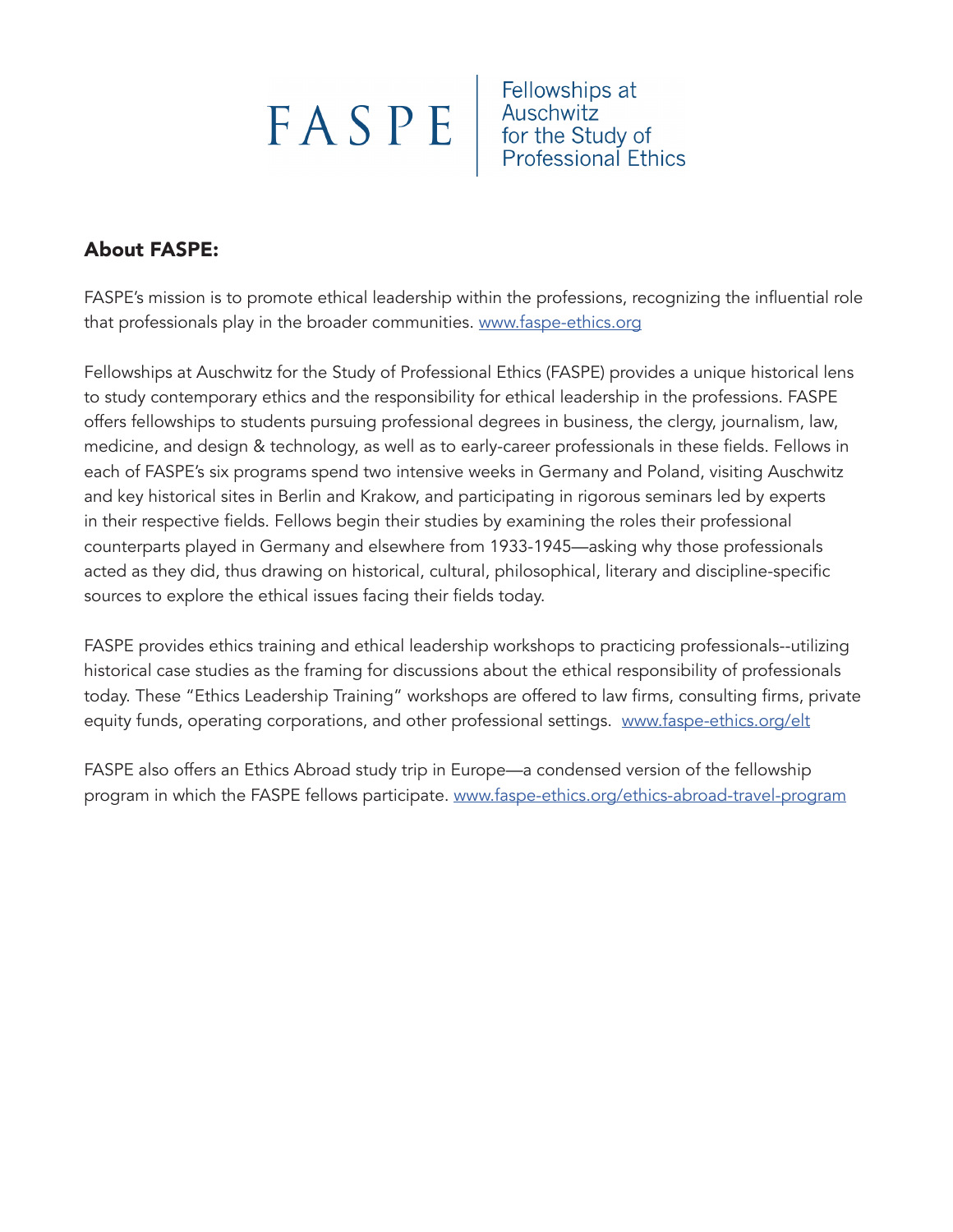# SPEAKER BIOS



#### Fr. Steven Bell (FASPE Board of Directors and Seminary Faculty)

Fr. Steven Bell, CSP is a priest with the Missionary Society of St. Paul known also as The Paulist Fathers. Originally from Washington, DC, he was ordained in the Nation's Capital in June of 2008. His 10 years of priesthood has been active in four assignments. First, he served at Associate Pastor of St. Austin Catholic Parish in Austin, TX, working primarily to boost young adult ministry, augment parish community life and create associations with Diocesan offices, neighborhood organizations, and other faith communities.

As Associate Director of Busted Halo Ministries in New York, NY, from 2012- 2014, he was engaged in full-time young adult ministry by producing podcasts and videos, offering articles and features, and giving workshops and missions that taught how to engage young adults. In his next assignment, he served three years as the Associate Director of the St. Thomas More Newman Center in Columbus, OH, which is the Catholic campus ministry for The Ohio State University. Here, he engaged with students and non-students alike through sacramental celebrations, discipleship and stewardship development, social outreach, faith formation and collaborative opportunities with the university, other faith communities, and government agencies.

Afterwards, he ministered as a mission preacher leading parish mission, church revivals, smaller workshops, and lectures nationally and internationally focusing mainly on reconciliation, discipleship, and spirituality. Alongside, he has been serving as a faculty member for the seminary program of FASPE (Fellowships at Auschwitz for the Study of Professional Ethics) where he engages with seminary and medical post-grads and professionals on genocide ethics, and both leads and facilitates discussions on ethical decision making in the workplace and the public square. Currently, he serves as the Associate Director of Newman Hall – Holy Spirit Parish, the Catholic campus ministry for the University of California, Berkeley.



## David Goldman Founder and Chairman

David Goldman is the founder and Chairman of the Fellowships at Auschwitz for the Study of Professional Ethics (FASPE). FASPE promotes ethical leadership within the professions, using the unique lens of the actions, choices, rationales and motivations of their professional counterparts in Nazi Germany as a starting point for analysis of contemporary professionalism and professional responsibility. FASPE provides graduate students in professional schools and early career professionals with fellowships to study professional ethics, responsibility and leadership. The Fellowships now focus on Business, the Clergy, Journalism, Law, Medicine and Technology. FASPE also conducts ethical

leadership training for professionals (and leadership) within law firms, consulting firms, private equity funds and other corporate organizations.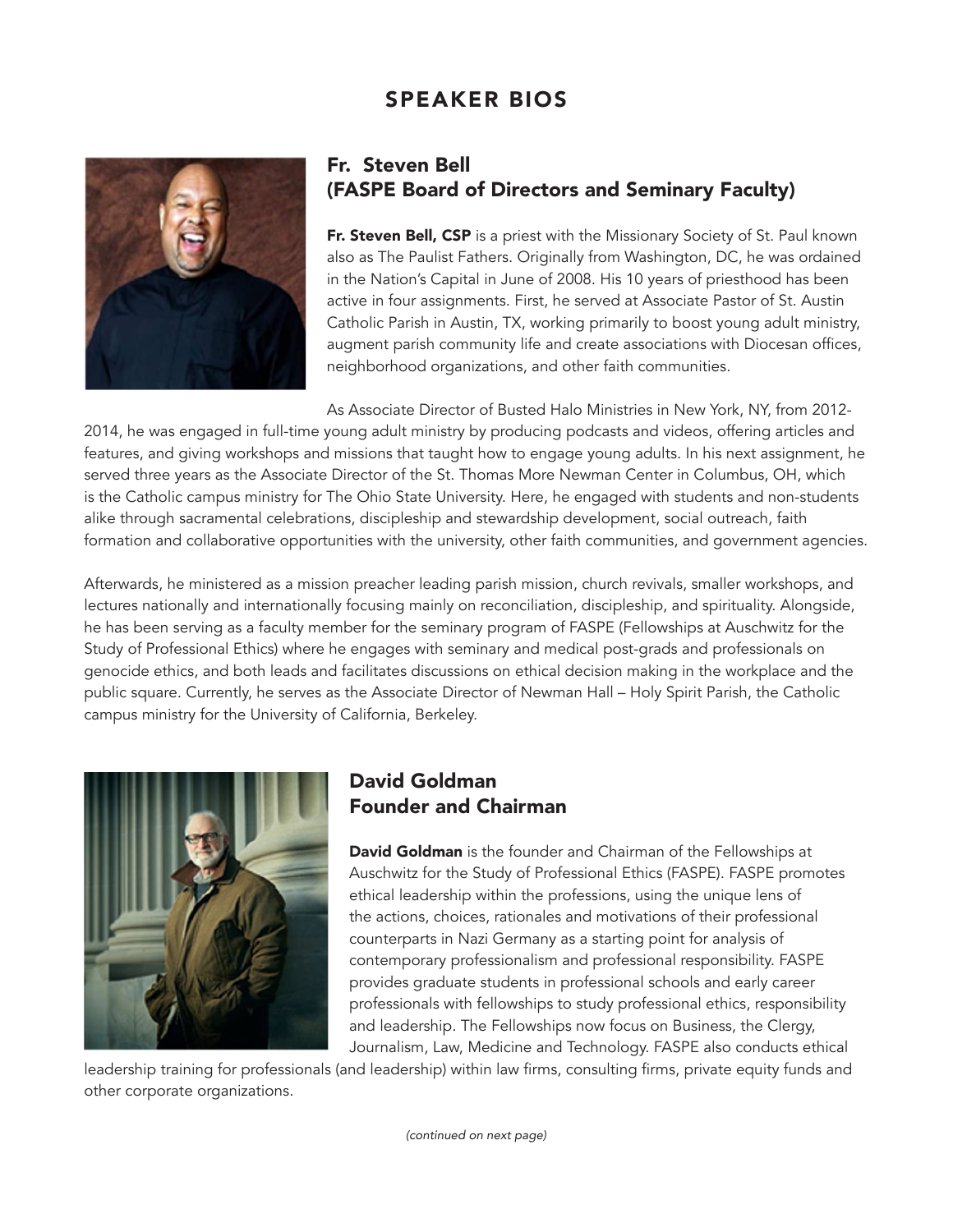David, now retired, was a partner in the law firm of McDermott Will & Emery LLP. He served as the head of the firm's International Corporate Practice and as head of the firm's New York office. David's practice focused on corporate counseling in a variety of settings and industries. David has served on the board of a number of forprofit and non-profit organizations. He was chairman of the Auschwitz Jewish Center and serves on the Board of the American Friends of the Polin Museum. He was formerly on the Board of Directors of the Yale Law School Fund.

David is a graduate of Washington University (BA, 1973) and Yale Law School (JD, 1976). He lives in Princeton, New Jersey.



## David G. Marwell, Ph.D (FASPE Board of Directors)

David Marwell is a historian and author. After earning his Ph.D. in European History, he spent nine years at the US Department of Justice, where, as Chief of Investigative Research, he conducted research in support of the investigations and prosecution of Nazi war criminals in the United States. As part of this effort, he played major roles in the Klaus Barbie and Josef Mengele investigations and helped to author the two major reports that resulted. In 1988, he became the (last) Director of the

Berlin Document Center, a repository for captured personnel-related files of the Nazi Party and its component organizations. Marwell returned to the US in 1994 to become the Executive Director of the JFK Assassination Records Review Board, an independent federal agency established to identify, locate, and make available to the public all records relating to the assassination of President Kennedy. Following this service, he became the Associate Museum Director at the United States Holocaust Memorial Museum, overseeing key museum departments (exhibitions, collections, archives, education, international programs, library). In 2000 Marwell was appointed Director & CEO of the Museum of Jewish Heritage-A Living Memorial to the Holocaust in New York City and led that important institution for fifteen years, before stepping down at the end of 2015. In addition to serving on the Board of FASPE, Marwell is the President of the Leo Baeck Institute New York|Berlin. His book about Josef Mengele, *Mengele: Unmasking the "Angel of Death,"* was published by WW Norton & Company in January 2020.



## Thorsten Wagner (FASPE Executive Director)

Thorsten Wagner is a German-Danish historian. Born and raised in Sønderborg, Denmark, Thorsten completed his undergraduate studies at the University of Tubingen, Germany, and has lived in Berlin since 1993. He conducted graduate work at Hebrew University in Jerusalem, the Technische Universität Berlin, and the Freie Universität Berlin, earning his MA from the TU and FU Berlin in 1998 in modern history, political science and German literature. After serving as an educator at the Jewish Museum of Berlin and a research fellow at the Danish Center for Holocaust and Genocide Studies, since 2010 Thorsten has held a permanent position as associate professor at the Danish Institute for Study Abroad (DIS)/ University of Copenhagen, Denmark.